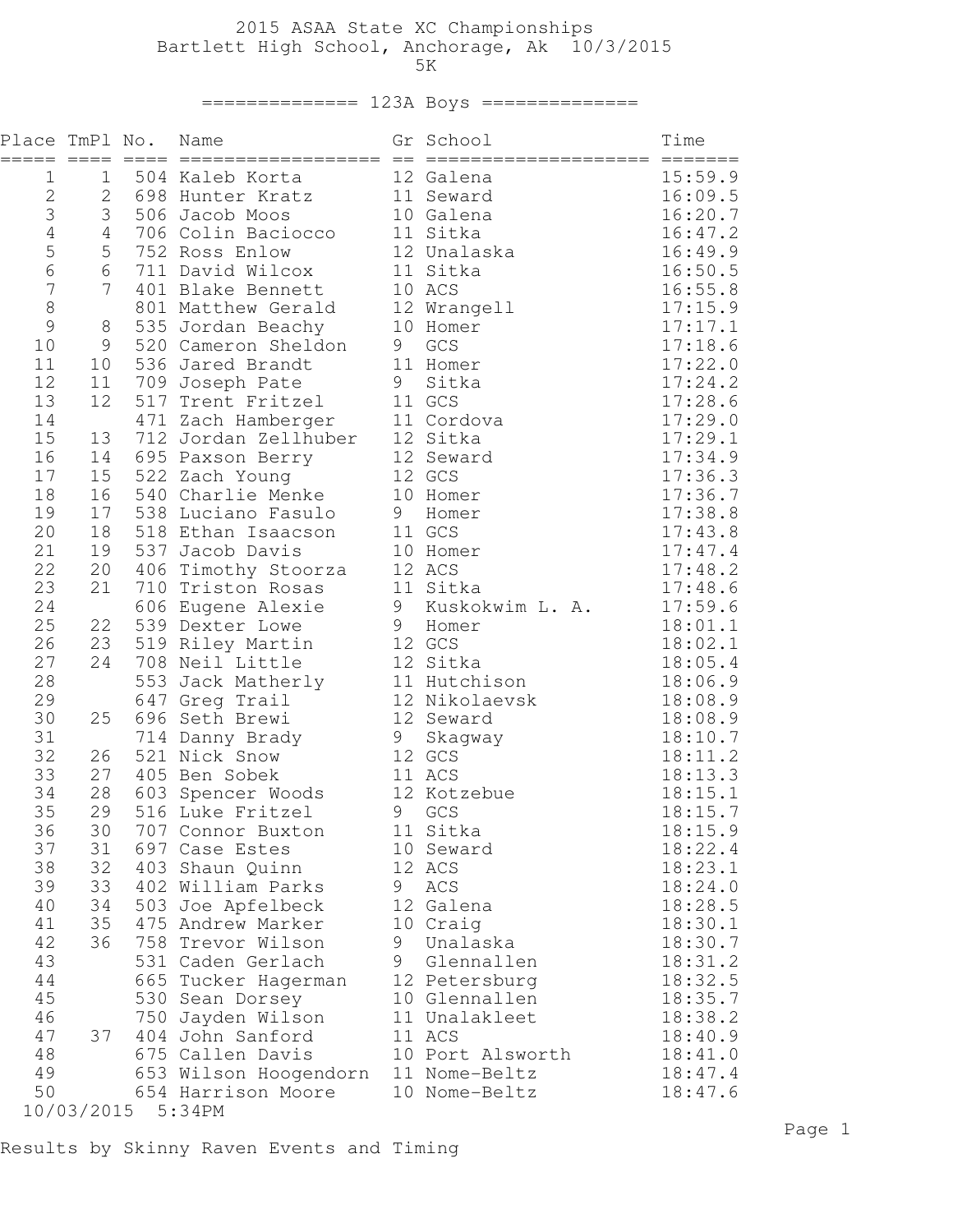# 2015 ASAA State XC Championships Bartlett High School, Anchorage, Ak 10/3/2015 5K

# ============== 123A Boys ==============

| Place TmPl No. |    |                   | Name                                                                                                                                                                                              |   | Gr School                                                                                                | Time               |
|----------------|----|-------------------|---------------------------------------------------------------------------------------------------------------------------------------------------------------------------------------------------|---|----------------------------------------------------------------------------------------------------------|--------------------|
| 51             | 38 |                   | 809 Denver Waclawski                                                                                                                                                                              |   | 10 Homer                                                                                                 | 18:47.7            |
| 52             | 39 |                   | 812 Jon Kingsland                                                                                                                                                                                 |   | 12 Seward                                                                                                | 18:48.8            |
| 53             | 40 |                   | 812 Jon Kingsianu<br>699 Thomas Zweifel<br>100 Iswrence Poe                                                                                                                                       |   | 12 Seward                                                                                                | 18:50.0            |
| 54             |    |                   |                                                                                                                                                                                                   |   | 422 Lawrence Poe<br>666 Nathaniel Lenhard 11 Petersburg<br>548 Emmanuel Budke 11 Hoonah                  | 18:50.5            |
| 55             |    |                   |                                                                                                                                                                                                   |   |                                                                                                          | 18:50.7            |
| 56             |    |                   |                                                                                                                                                                                                   |   |                                                                                                          | 18:51.9            |
| 57             |    |                   | 607 Rhett Jackson<br>407 Alex Wuerth                                                                                                                                                              |   | 11 Kuskokwim L. A.                                                                                       | 18:58.2            |
| 58             | 41 |                   | 439 Jeremy Ulroan                                                                                                                                                                                 |   | 10 ACS                                                                                                   | 18:59.9            |
| 59<br>60       | 42 |                   | 501 Jonah Amaktoolik                                                                                                                                                                              |   | 11 Chevak<br>12 Elim                                                                                     | 19:03.8<br>19:04.3 |
| 61             |    |                   |                                                                                                                                                                                                   |   | 9 Noatak                                                                                                 | 19:08.0            |
| 62             | 43 |                   | 651 Robert Sheldon<br>599 Gary Eakin<br>757 Cade Tereda                                                                                                                                           |   | 12 Kotzebue                                                                                              | 19:08.6            |
| 63             | 44 |                   |                                                                                                                                                                                                   |   | 11 Unalaska                                                                                              | 19:09.8            |
| 64             | 45 |                   | 598 Ezekiel Eakin                                                                                                                                                                                 |   | 11 Kotzebue                                                                                              | 19:12.5            |
| 65             |    |                   | 652 Ben Cross                                                                                                                                                                                     |   | 9 Nome-Beltz                                                                                             | 19:12.6            |
| 66             | 46 |                   | 652 Ben Cross<br>628 Nathaniel Walsh                                                                                                                                                              |   | 9 Monroe                                                                                                 | 19:15.1            |
| 67             |    |                   | 430 Noah Smith                                                                                                                                                                                    |   | 12 Bristol Bay                                                                                           | 19:16.3            |
| 68             | 47 |                   | 813 Alex Estes                                                                                                                                                                                    |   | 12 Seward                                                                                                | 19:18.2            |
| 69             | 48 |                   | 754 Raul Garcia                                                                                                                                                                                   |   | 9 Unalaska                                                                                               | 19:21.3            |
| 70             | 49 |                   | 602 Sam Smith                                                                                                                                                                                     |   | 12 Kotzebue                                                                                              | 19:21.5            |
| 71             | 50 |                   | 624 Garrett Grahek                                                                                                                                                                                |   | 12 Monroe                                                                                                | 19:21.8            |
| 72             |    |                   | 552 Kasper Maier<br>552 Kasper Maier<br>623 Sam Bloom                                                                                                                                             |   | 10 Hutchison                                                                                             | 19:27.0            |
| 73             | 51 |                   | 623 Sam Bloom                                                                                                                                                                                     |   | 11 Monroe                                                                                                | 19:30.2            |
| 74             | 52 |                   | 434 Thomas Burkowski                                                                                                                                                                              |   | 12 Chevak                                                                                                | 19:33.5            |
| 75             | 53 |                   | 755 Carter Price                                                                                                                                                                                  |   | 11 Unalaska                                                                                              | 19:33.9            |
| 76             | 54 |                   | 597 Harry Baldwin                                                                                                                                                                                 |   | 11 Kotzebue                                                                                              | 19:34.9            |
| 77             |    |                   | 646 Jonah Fefelov                                                                                                                                                                                 |   | 12 Nikolaevsk                                                                                            | 19:37.0            |
| 78             |    |                   |                                                                                                                                                                                                   |   |                                                                                                          | 19:41.2            |
| 79             | 55 |                   |                                                                                                                                                                                                   |   | 421 Clevon Constantine 10 Bethel Regional<br>600 Lenie Lane 12 Kotzebue<br>626 Landon Nicholson 9 Monroe | 19:43.0            |
| 80<br>81       | 56 |                   | And Musik and School of Musik and School of the 10 Chief Ivan Blunka<br>495 David Kokrine<br>481 Thomas Warren 10 Delta Junction<br>674 Sam Blom 11 Port Alsworth<br>601 Gavin Maslen 12 Kotzebue |   | 10 Chief Ivan Blunka                                                                                     | 19:43.8            |
| 82             |    |                   |                                                                                                                                                                                                   |   | 10 Effie Kokrine                                                                                         | 19:45.4<br>19:48.5 |
| 83             |    |                   |                                                                                                                                                                                                   |   |                                                                                                          | 19:53.3            |
| 84             |    |                   |                                                                                                                                                                                                   |   |                                                                                                          | 19:53.5            |
| 85             | 57 |                   |                                                                                                                                                                                                   |   |                                                                                                          | 19:58.4            |
| 86             | 58 |                   | 472 Gabriel Almenzor                                                                                                                                                                              | 9 | Craig                                                                                                    | 19:59.7            |
| 87             | 59 |                   | 435 Shain Hardiman-Agi 11 Chevak                                                                                                                                                                  |   |                                                                                                          | 20:01.4            |
| 88             |    |                   | 415 Branden Dallman                                                                                                                                                                               |   | 10 Aniak                                                                                                 | 20:02.5            |
| 89             |    |                   | 677 Colton Mack                                                                                                                                                                                   |   | 11 Sand Point                                                                                            | 20:03.1            |
| 90             |    |                   | 502 Stanton Jones                                                                                                                                                                                 |   | 11 Fort Yukon                                                                                            | 20:05.9            |
| 91             | 60 |                   | 756 Talon Shaishnikoff                                                                                                                                                                            |   | 10 Unalaska                                                                                              | 20:07.6            |
| 92             | 61 |                   | 753 Alex Esnardo                                                                                                                                                                                  | 9 | Unalaska                                                                                                 | 20:20.2            |
| 93             | 62 |                   | 474 Morgan House                                                                                                                                                                                  |   | 12 Craig                                                                                                 | 20:23.7            |
| 94             |    |                   | 483 Cole Dull                                                                                                                                                                                     |   | 11 Dillingham                                                                                            | 20:24.1            |
| 95             |    |                   | 497 Ben Culver                                                                                                                                                                                    |   | 10 Eielson                                                                                               | 20:24.3            |
| 96             |    |                   | 749 Nicholas Sugar                                                                                                                                                                                |   | 11 Tuntutuliak                                                                                           | 20:25.6            |
| 97             | 63 |                   | 505 Walter Lord                                                                                                                                                                                   |   | 11 Galena                                                                                                | 20:26.6            |
| 98             | 64 |                   | 433 Joshua Boyscout                                                                                                                                                                               | 9 | Chevak                                                                                                   | 20:36.8            |
| 99             |    |                   | 498 Tristan Pearson                                                                                                                                                                               |   | 12 Eielson                                                                                               | 20:45.8            |
| 100            |    |                   | 648 Michael Trail                                                                                                                                                                                 | 9 | Nikolaevsk                                                                                               | 20:53.0            |
|                |    | 10/03/2015 5:34PM |                                                                                                                                                                                                   |   |                                                                                                          |                    |

Results by Skinny Raven Events and Timing